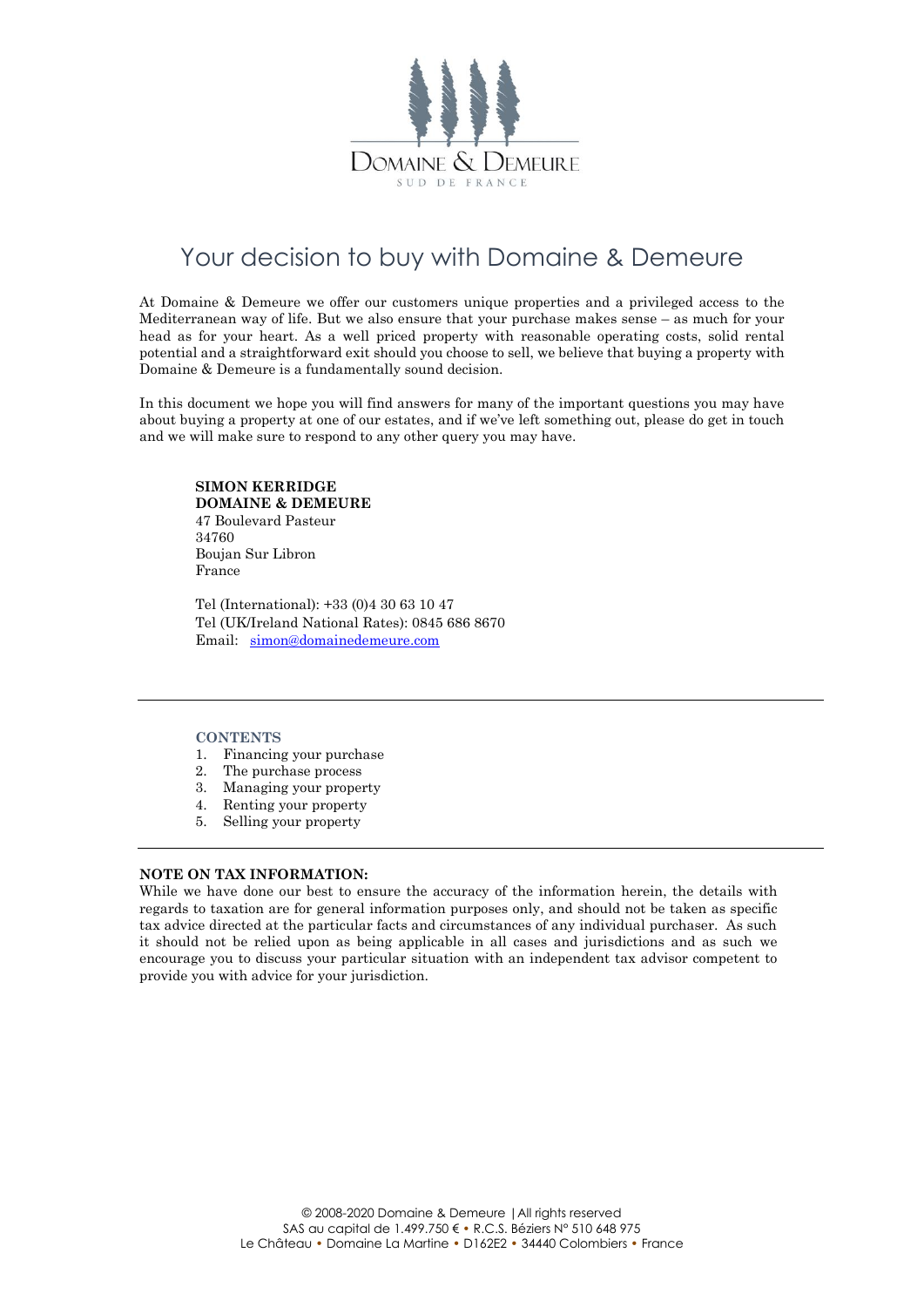

# 2. Financing Your purchase

### French mortgages

French mortgage lenders have a (well deserved) reputation for conservatism in their lending practices. A result of this prudence is that French mortgage lenders have by and large escaped the effects of the economic slowdown and the credit crisis and are happy to lend to eligible clients purchasing quality properties.

If you are planning on taking a mortgage to finance your purchase, we believe that doing so in France represents the best option. There are two main reasons for this:

- (i) A number of tax reliefs exist for property owners with French mortgages.
- (ii) Raising finance in France allows you to secure the mortgage against the property being purchased. In doing so, your asset and your liability are in the same country thus reducing the risk of "asymmetric" economic fluctuations. Currency risk is also reduced, as both your mortgage and payments are in Euro, as is the rental income you receive on your property.

### **Eligibility**

French banks are happy to lend to the well qualified clients. In general, when making a decision about how much they are prepared to lend, French lenders will look at two things:

- (i) The property being purchased: location, quality and price.
- (ii) The level of income, and in particular the level of existing debt of the person applying for the mortgage.

In general, the banks will evaluate your eligibility for a loan, and the amount you can borrow, using the "rule of one third" as their lending guideline. French banks will generally lend a sum such that the borrowers total monthly debt repayments are not more than 33% of total monthly income. For example, if a customer has a monthly income of €6,000, then the banks will generally lend an amount such that total repayments (including all other debts) do not exceed  $\epsilon$ 2,000 per month. Customers with a particularly strong financial profile will find that the rules are more flexible.

### Types of mortgages available, rates and conditions

Domaine & Demeure enjoys a strong reputation and good relationships with a range of banking partners. As a result of this, a variety of competitive mortgage propositions are available to finance your purchase. Current mortgage rates are very low in France, with fixed rate mortgages as little as 1.1% APR over 15 years.

### France home finance

France Home Finance has a panel of banks and financial institutions that have previously lent on our projects. Tahminae (pronounced 'Taminay') Madani at France Home Finance will work with you to understand your financing requirements in order to ensure you find the mortgage best suited to your needs. She will also provide you with mortgage simulations for the latest rates and products for which you are eligible. Once you have found the mortgage that suits you, her team will guide you through every step of the financing process through to completion. If you would like to speak to Tahminae about your financing options and requirements, please call on the numbers below, making sure to let her know that you are looking at buying from Domaine & Demeure.

**TAHMINAE MADANI FRANCE HOME FINANCE** Tel (International): +33 (0) 1 44 88 59 44 Mobile: +33 (0) 06 43 22 57 37 [tmadani@francehomefinance.com](mailto:tmadani@francehomefinance.com) [www.francehomefinance.com](http://www.francehomefinance.com/)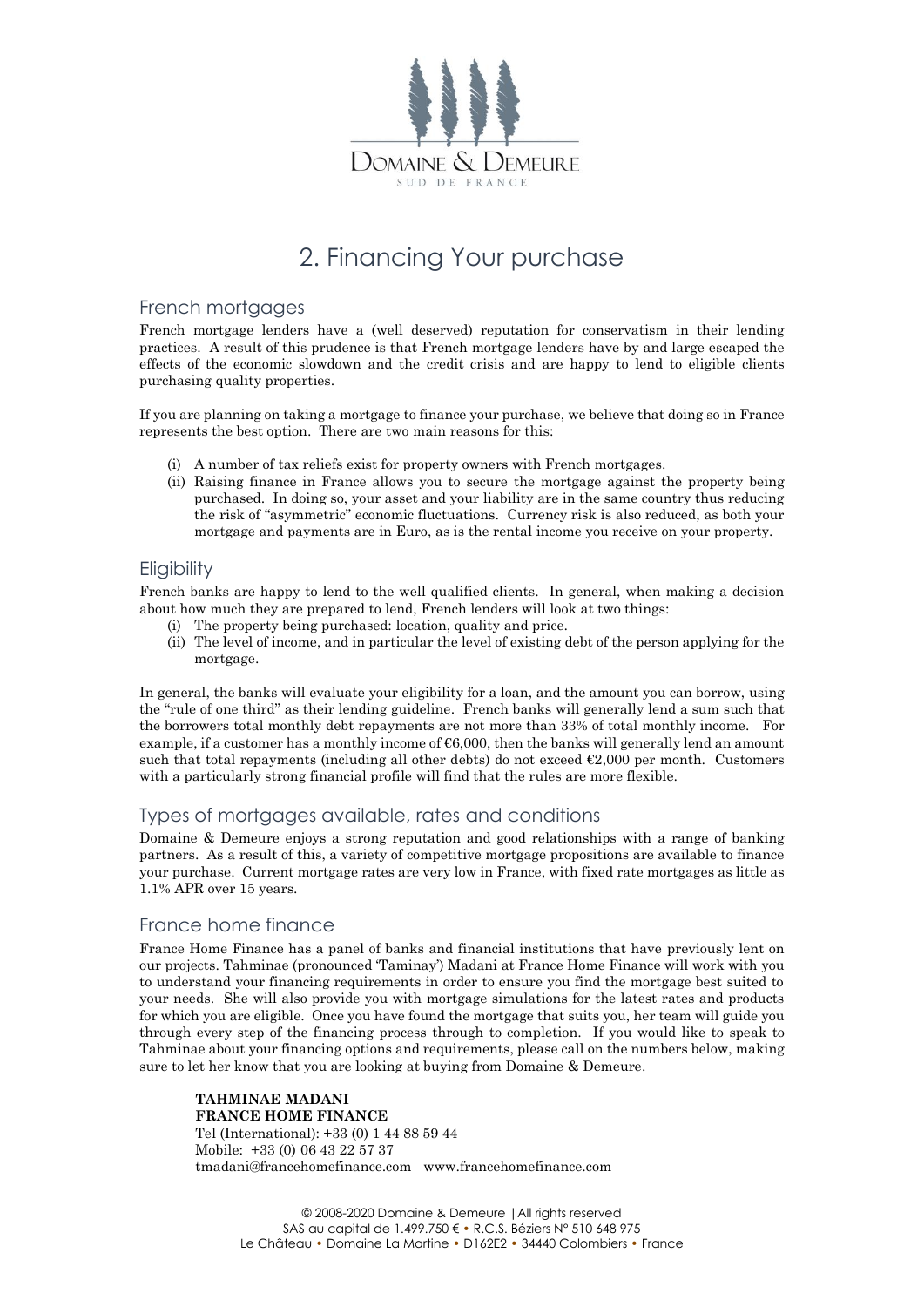

## 3. The Purchase Process

### How does the purchase process work?

The process for buying and selling property of all kinds is very strictly defined by the French Government, with a series of checks and balances designed to ensure a fair and legal transaction takes place. The system protects both buyer and seller and is one of the safest and most equitable in the world. It is very rare in France for property transactions to go awry, and issues such as title deeds and planning permissions are very strictly controlled and monitored. Property transactions are executed by a Notaire, who acts on behalf of the French state to ensure that all aspects of the transaction are compliant with French law. For extra comfort some clients do prefer to take legal advice from a solicitor familiar with French property law. In this case, the solicitor will interact directly with the notaire to address any queries.

With Domaine & Demeure, the process for buying your property is very simple and will proceed as follows:

- 1. **SALE AGREED:** Once a sale has been agreed then a Notaire is asked to prepare the sales contract (The "Compromis de Vente").
- 2. **THE COMPROMIS DE VENTE:** The compromis de vente is a reservation contract between buyer and seller outlining details of both parties, the price, the property being bought/sold as well as any conditions that have been agreed, such as the need to obtain mortgage finance. In France you cannot submit a mortgage application without a signed compromis de vente, so if you need a mortgage in order to be able to purchase, a conditional clause is inserted into the compromis outlining the details of finance required and making the acceptance of this finance application a condition of completion of the contract. In simple terms, if you are refused your mortgage as laid out in the compromis then you have the right to withdraw from the contract. Mentioned in the compromis will be a completion date approximately 3 months after the signature of the reservation contract. At this stage, this date is not a fixed date and only gets formally confirmed later on when all the paperwork has been collected and checked by the Notaire.
- 3. **SIGNING:** For buyers and sellers who are not in France, the Notaire will send the compromis de vente by email as well as a Power of Attorney form (Procuration in French) that will enable the Notaire to sign this specific compromis on behalf of buyer/seller. You will need to print out your procuration, sign it, and have it certified by a Public Notary near you. There are plenty of Public Notaries in the UK. You can find a Notary near you by going to www.thenotariessociety.org.uk. Once you have signed and certified your procuration you email it back to the Domaine & Demeure who will then forward it to the Notaire for signature of the compromis de vente. Your original copy to follow by post.
- 4. **COOLING OFF PERIOD:** Once both buyer and seller have signed the compromis, the seller is legally committed to the sale but the buyer benefits from a 10 day cooling off period. This 10 day period begins the day after a signed copy of the compromis has been either emailed to the buyer or sent by post and a delivery has been attempted. Once the buyer's 10 day cooling off period has lapsed, they are legally committed to the transaction, and can withdraw from the contract only if they are unable to secure the financing required, as outlined in the initial contract.
- 5. **DEPOSIT:** A typical deposit in France is 5% of the purchase price. This will need to arrive in the Notaries' client account within 10 days of signature of the compromis.
- 6. **DOCUMENTATION**: Once the buyer's cooling off period has lapsed, the Notaire will begin work gathering various bits of information. The main documents requested by the Notaire are;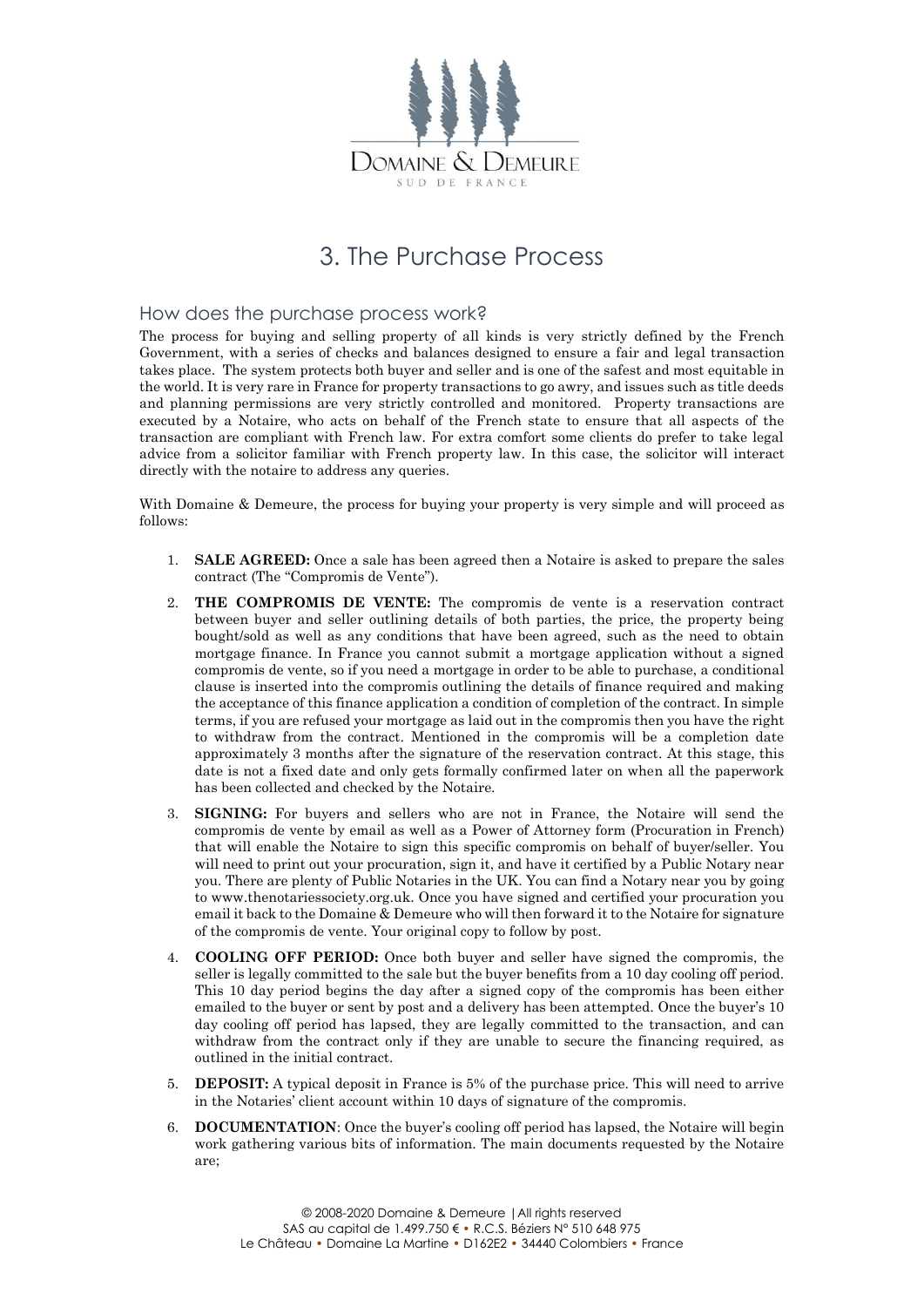

**(i) The Certificat des Hypotheques** This is an extract from the French government mortgage registry and will declare whether or not there are any outstanding loans on the property. If he finds any outstanding loans, the Notaire must either repay the loan in full out of the proceeds of the sale before paying the vendor, or, if he believes the monies have already been repaid, sort out the discrepancy before being able to issue the clearance certificate.

**(ii) The Certificat d'Urbanisme.** This is issued by the Mairie (Town hall) confirming that the house is what it should be i.e.: a house rather than a factory or hotel. It also confirms the planning aspects of the property and whether there are any rights of way or something similar that relate to the sale.

**(iii) The Certificat de Pre-Emption**. In nearly all French villages, the Mairie has the legal right to purchase any property that is being sold. This could be enforced if they feel that the property would be useful for use a government building or to extend a school, or even to demolish it to create an open space. The exercise of this pre-emption right is very rare..

7. **COMPLETION:** Once the Notaire has received all documents required he will be able to fix the date for the completion. This is typically a date close to the one mentioned in the compromis and is a date that is convenient for all parties (buyer, seller, Notaire and Domaine & Demeure). Most buyers travel to be present at this meeting where the Notaire will read through the "Acte Authentique" (completion contract) and everybody will sign. Once signed, you become the legal owner of the property, are given the keys and take possession.

Once you have put your financing in place, and we have satisfied the Notary that all the necessary guarantees, insurance and permissions are in place, the Notary prepares the documents for exchange of deeds and title (the 'Acte de Vente').

The Notaire's fees are paid for by the purchaser. These are a combination of actual fees for the Notaire's work (Only around 1%), plus various stamp duties, taxes, registration fees etc. You should allow approximately 7-8% of the purchase price for this. These costs are outlined in the compromis de vente.

It is often the case that purchasers are unable to travel to France to sign the completion contract in person. In this case the Notaire can sign on your behalf, via Power of Attorney (procuration in French) as he did for the compromis de vente. However, if you are unable to be present for completion then you will need to provide an "Apostille", which is effectively a stamp from the Foreign Office certifying that the Notary who signed your procuration is indeed a licensed Notary. The Notary you used can apply for this which should take around 2 weeks.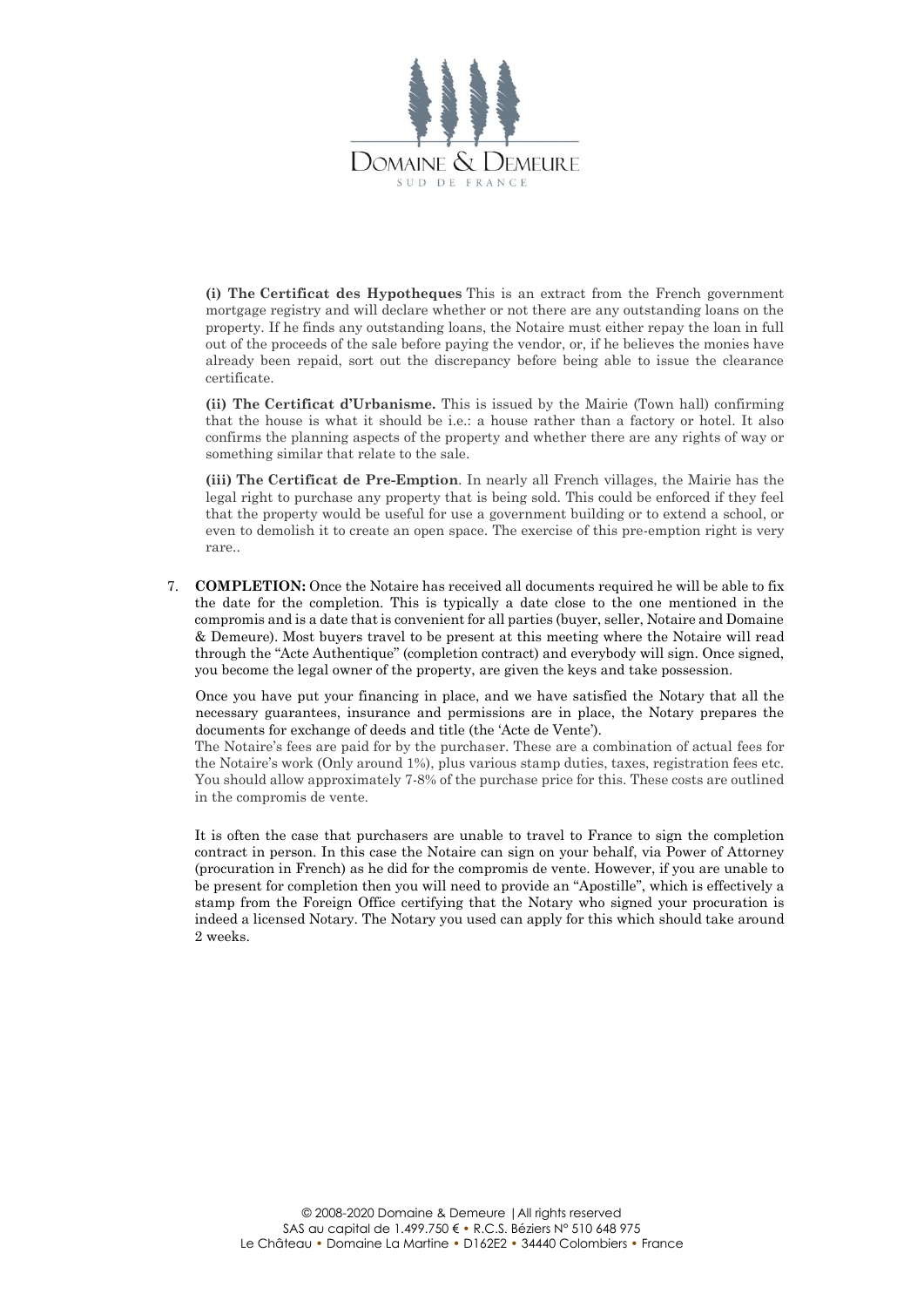

# 4. Managing Your Property

#### Management charges

At Domaine & Demeure we are committed to transparency in everything we do, and this also extends to our management charges. Management charges are 'owner driven', based on an annual budget, prepared by the managing agent, and voted upon by owners. Included in the budget is the maintenance of all common and private areas (not including the winery, restaurant, bar etc, which are independent businesses operating at no cost to owners), garden and pool maintenance, as well as basic maintenance of the buildings. Utilities are billed individually to owners, who also pay a share of communal utilities. Charges associated with the rental of the properties will be entirely separate from the management charge (see 4. Renting Your Property below). In this way you can be sure that you will only be paying for the services you receive.

Management fees – the fee that Domaine & Demeure takes for managing the property - are levied on a "cost plus" basis. We apply a 20% margin on the budget, which is then fixed, and billed quarterly to owners.

Where possible, management charges are allocated to individual properties on an actual basis (i.e. actual costs associated with a property are allocated to the owner of the property). Where this is not possible, the costs will be allocated on a per building or overall estate basis, using a formula which is calculated by the Notaire when drafting the articles of the Owner's Association. These formulae are called the 'tantiemes' and are broadly related to the square metres of the properties. The process for calculation is strictly governed by French law.

A quarterly update is provided to all owners, detailing all income and expenditure for the property, on a line item basis (guests that stayed, individual expenses incurred). The report also provides an update on general progress at the estate – staff comings and goings, owners' events, rental outlook, the weather, and all sorts of other news of interest to owners.

If you are buying a re-sale property, you can ask for details of all costs incurred over the years since the property was built. With the owner's permission, we will be happy to provide these.

### Utilities and services

Owners on our estates will be liable for the cost of utilities (electricity and water) at their property, as well as insurances. Under the terms of the management contract, Domaine & Demeure will handle the administration of these accounts.

There will also be a suite of services available to owners, such as linen, house cleaning when using the property yourself, concierge services etc. These are charged on a consumption basis – if you use them, you pay, if you don't use them, you don't pay.

### Property taxes

From the third year following a property's completion of construction (exempt for the first two years), owners will be liable for the French *Taxe Foncière* – a Real Estate tax similar to the rates levied in most countries. It is used by the local authorities to cover the costs of rubbish collection, lighting, maintenance of communal areas etc. The tax is levied on the basis of the theoretical rental value of the property and is adjusted annually in line with inflation.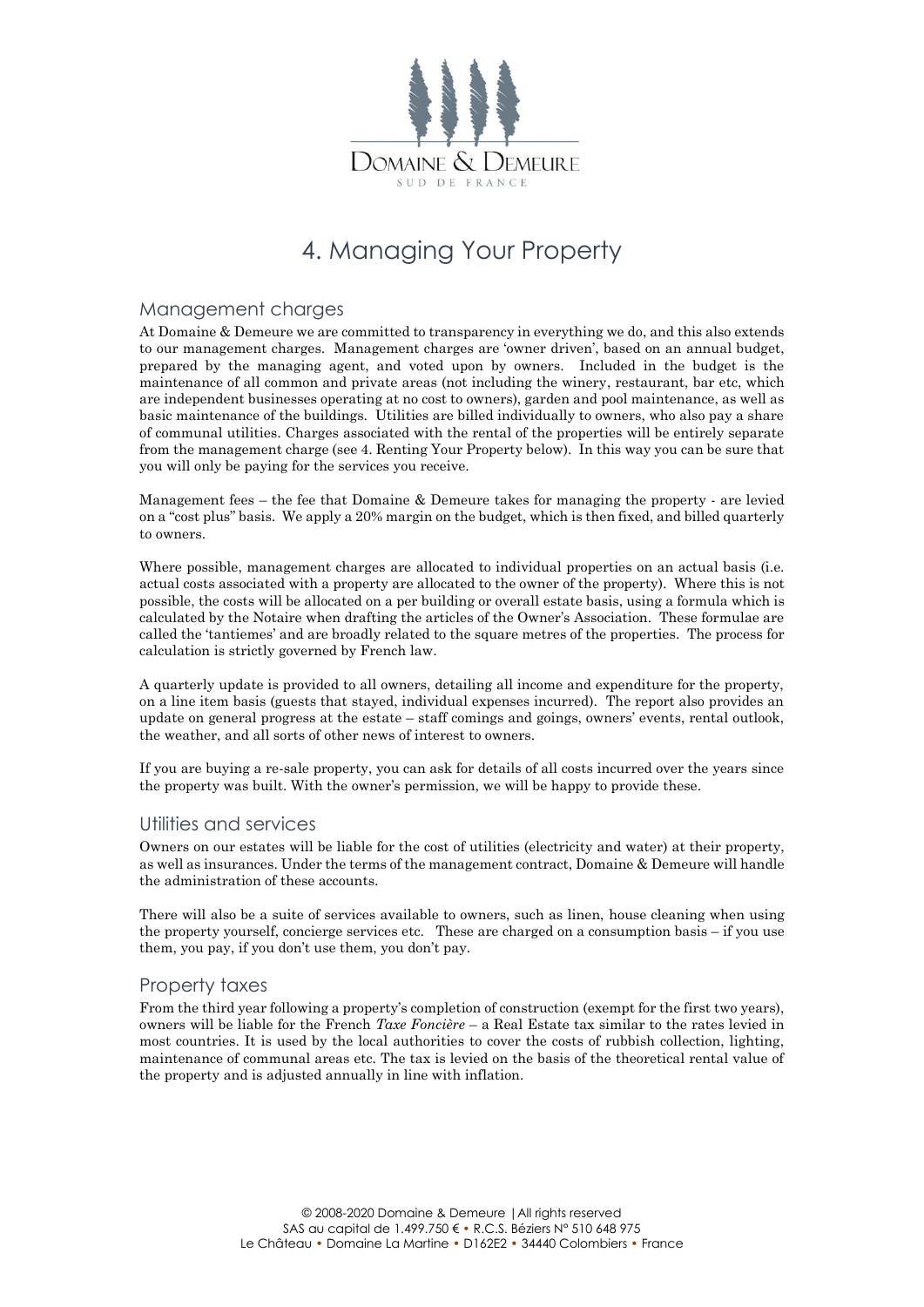

## 5. Renting your property

When you buy a property with Domaine & Demeure, you buy a freehold titled property, which you are free to use at will – summer, spring, autumn and winter; short stay and long sequester, planned in advance or spontaneous weekend, without restriction. When you are not using your home yourself, you make the property available for rental to the tourist market, benefitting from a strong rental income from your property.

### Freedom to use the property when it suits you

Unlike the vast majority of rental schemes in France, you can use your Domaine & Demeure home whenever you want to, with no restrictions. You simply tell us when you will be in residence and when the property will be available to the rental pool. Beyond that, you come and go as you please.

As might be expected if you have put your home into the rental pool for a particular period and we have taken a booking, then we are of course obliged to honour the booking. But even in a period where the property has been made available for rental, if your home has not been booked, or the booking can easily be transferred to another property on the estate, then you can still come to stay – a flexible solution allowing you the freedom of your property while enjoying a strong rental income.

### Shared rental revenue

The rental revenue is shared between you the owner and the management company. 55% of the net revenue after VAT and rental commissions is paid to the owner. The management company keeps the other 45% to cover all the costs of operating the estate, including client reception and concierge services, linen, cleaning of the properties, maintenance etc.

### Income tax on rental revenue

Owners on our estates will in theory be liable for income tax on rental earnings, whether or not you are resident in France. This follows the general principle that applies between most countries, that rental income is liable to tax in the country where the property is situated.

Income tax on revenue generated by the letting of furnished property is surprisingly low in France, due for the most part to the significant deductions available. Owners at Domaine & Demeure estates are eligible to declare their rental income under the regime of "furnished lettings on a semiprofessional basis" (LMNP). This scheme allows the owners a series of deductions an allowances, which in the vast majority of cases and circumstances result in a zero tax liability.

Allowances include:

- All management charges and costs
- Interest on mortgage borrowings
- Depreciation of purchase costs (80% of the value of the property over 20 years from when it was completed, thus 4% per annum)

These allowances and deductions ensure an "accounting loss", and thus a nil tax liability. Moreover the accounting losses can be carried over year on year.

However, despite this nil liability, owners will need to submit a tax return to the French authorities of your rental income. In almost all cases Domaine & Demeure organises the drafting and filing of the tax return on client's behalf.